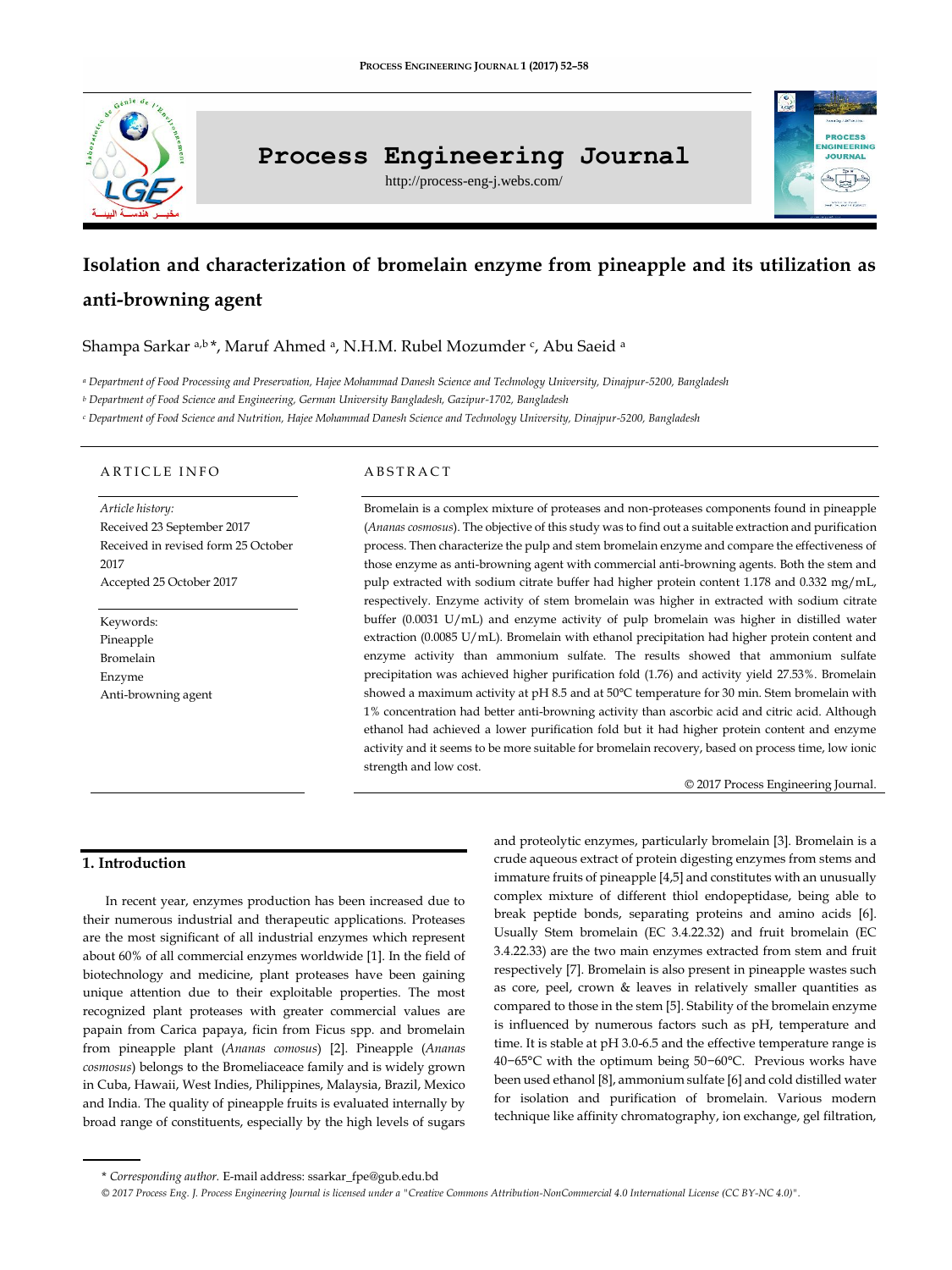aqueous two phase extraction and extraction by using reversed micelle are also be used to extraction and purification of various enzyme from different sources [9]. But these techniques are complicated and production cost is so high [10,11]. Thus, ammonium sulfate precipitation and ethanol precipitation are frequently used due to simple equipment requirements, low energy needs and easy scale up. Ethanol precipitation is a promising technique and also could be recycled in the final process by simple distillation [12]. Bromelain has numerous applications in the food industry as well as in pharmaceutical industry. It has been used for meat tenderization, solubilization of grain proteins, stabilization of beer, baking cookies, production of protein hydrolysates, softening skins in leather and textiles [13]. Bromelain also act as an antibrowning agents [14]. Using anti-browning agents such as sulphites is a way to the prevention of enzymatic browning in fruit juices but it has health effect [15]. Therefore, the most attractive way to inhibit browning would be by natural methods [16]. Pineapple fruit proteases-bromelain is some of the proposed natural agents that have inhibitory effect on polyphenol oxidase (PPO) [14]. However, the inhibitory effect of stem bromelain as anti-browning agent was found to be minimal [14]. Therefore, in point of economic and technical aspects it is necessary to find out the suitable extraction and purification process for bromelain enzyme. The little information is available about effectiveness of extraction and purification of bromelain enzyme from stem and pulp of pineapple using ethanol and ammonium sulfate. To our best knowledge, no one compares the effectiveness of stem and pulp bromelain enzyme as an anti-browning agent in apple juice. Therefore, the purposes of the present investigation were to find out the suitable extraction and purification process of stem and pulp bromelain and compare its

# effectiveness as anti-browning agents with commercial antibrowning agents.

# **2. Experimental**

#### *2.1. Materials*

Immature fruits of honey queen variety of pineapple and stem were collected from research field of Agro-forestry Department, Hajee Mohammad Danesh Science and Technology University, Dinajpur. Coomassie brilliant blue, casein, bovine serum albumin (BSA) and others reagents were purchased from local market. All the buffers and reagents were of analytical grade.

## *2.2. Methods*

#### *2.2.1. Preparation of crude extract from pineapple pulp and stem*

#### Extraction by distilled water

Extraction by distilled water was done by following Paulo et al. method with some modification [8]. The stem was separated by knife from pineapple fruit and washed with water to remove soil and dirt. After that pineapple fruits were peeled with a stainless steel knife to remove outer layer. Then cut into small pieces and crushed in a laboratory blender (KA-735, konka, China) with distilled water  $(1:1 \text{ w/w})$  to get approximately 115 mL of juice. The juice was filtered through a muslin cloth to remove the fibrous material. The filtered juice was centrifuged (Biofuge 15R, USA) at 14000 rpm for 15 min at 4 °C to remove pellet. The clear supernatant obtained was used as crude extract and stored at −20°C for further uses.

#### Extraction by sodium citrate buffer

This method was used for extraction of bromelain by sodium citrate buffer as described by Srinath et al. [6]. The stem and small size of peeled pineapple were dried at 55°C at several hours using a cabinet drier. 10 g of peeled pineapple and stem were blended in a blender (KA-735, konka, China) by adding 90 mL of pre-cooled sodium citrate buffer and filtered using a muslin cloth to remove fiber. After that it was centrifuged (Biofuge 15R, USA) at 5000 rpm for 15 min. The pellet was discarded and the supernatant used as crude protease was stored at −20°C for further uses.

#### Extraction by citric phosphate buffer

Bromelain extraction using citric phosphate buffer was followed according to Chaiwut et al. with some modification [17]. 10 g of the dried samples were soaked in 90 mL of 0.1 M citric phosphate buffer (pH 6.5) for 10 min and then filtered. The filtrate was centrifuged (Biofuge 15R, USA) with 14000 rpm at 4°C for 15 min and supernatant was collected and finally stored at −20°C for further uses.







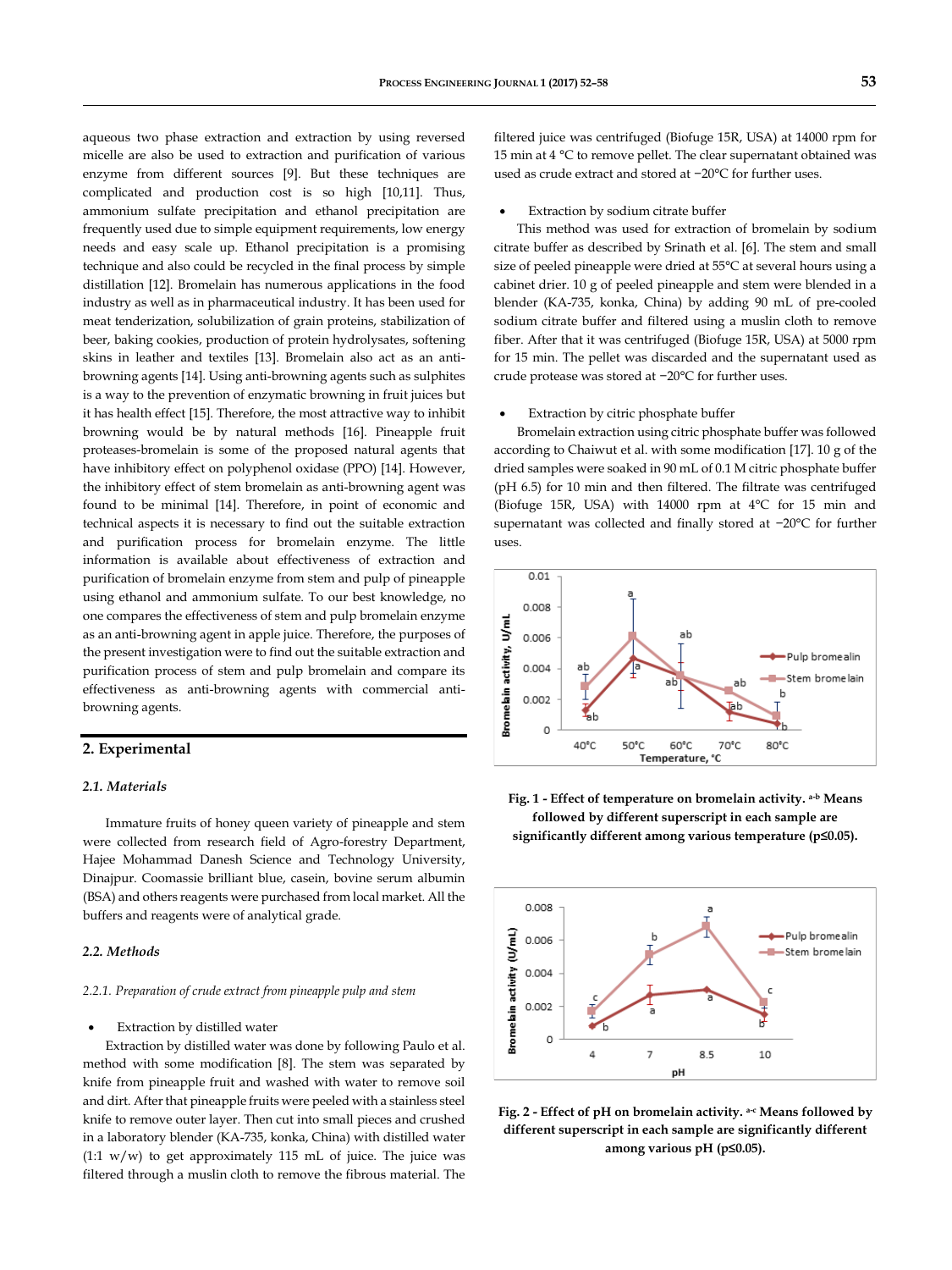| <b>Samples</b> | <b>Extraction methods</b> | Protein content<br>(mg/mL)     | Enzyme activity (U/mL)             | Specific activity (U/mg)        |
|----------------|---------------------------|--------------------------------|------------------------------------|---------------------------------|
|                |                           |                                |                                    |                                 |
| Pulp           | Distilled water           | $0.151 \pm 0.004$              | $0.0085 \pm 0.0002$ <sup>a</sup>   | $0.056 \pm 0.0002$ <sup>a</sup> |
|                | Citric phosphate buffer   | $0.197 \pm 0.001$ <sup>b</sup> | $0.0036 \pm 0.0002$ <sup>b</sup>   | $0.018 \pm 0.0020^{\circ}$      |
|                | Sodium citrate buffer     | $0.332 \pm 0.008$ <sup>a</sup> | $0.0040 \pm 0.0005$                | $0.012 \pm 0.0020$              |
| Stem           | Distilled water           | $0.182 \pm 0.004$ <sup>b</sup> | $0.0020 \pm 0.0002$ <sup>b</sup>   | $0.011 \pm 0.0010^a$            |
|                |                           |                                |                                    |                                 |
|                | Citric phosphate buffer   | $0.212 \pm 0.005^{\circ}$      | $0.0025 \pm 0.0005$ <sup>a-b</sup> | $0.012 \pm 0.0030$ <sup>a</sup> |
|                | Sodium citrate buffer     | $1.178 \pm 0.080$ a            | $0.0031 \pm 0.0006$ <sup>a</sup>   | $0.003 \pm 0.0003$ <sup>a</sup> |

**Table 1 - Protein content, enzyme activity and specific activity of pulp and stem bromelain enzyme extracted by distilled water, citric phosphate buffer and sodium citrate buffer on bromelain extraction.**

a-b Means followed by different superscript in each column are significantly different among distilled water, citric phosphate buffer and sodium citrate buffer extraction ( $p \le 0.05$ ).

## **Table 2 - Protein content, enzyme activity, specific activity, purification fold and yield of pulp bromelain enzyme purified by ammonium sulfate and ethanol precipitation.**

| <b>Samples</b> | <b>Extraction methods</b> | Protein content<br>(mg/mL)         | Enzyme activity<br>(U/mL)            | <b>Specific activity</b><br>(U/mg)  | <b>Purification fold</b>          | Yield $(\% )$                      |
|----------------|---------------------------|------------------------------------|--------------------------------------|-------------------------------------|-----------------------------------|------------------------------------|
| Pulp           | Distilled water           | $B0.076 \pm 0.003b$                | $^{NS}$ 0.0046 ± 0.0006 <sup>a</sup> | $^{NS}$ 0.061 ± 0.0090 <sup>a</sup> | $^{NS1}$ 09 ± 0.173 <sup>a</sup>  | $^{NS7.48 \pm 0.39a}$              |
|                | Citric phosphate buffer   | $^{NS}$ 0.136 ± 0.010 <sup>b</sup> | $^{NS}$ 0.0023 ± 0.0007 <sup>a</sup> | $^{NS}$ 0.018 ± 0.0060 <sup>b</sup> | $^{NS}$ 0.95 ± 0.267 <sup>a</sup> | $^{NS}11.14 \pm 0.87$ <sup>a</sup> |
|                | Sodium citrate buffer     | $NS(0.272 \pm 0.020a)$             | $NS0.0027 \pm 0.0006a$               | $NS0.010 \pm 0.0014$                | $NS0.84 \pm 0.005$ <sup>a</sup>   | $NS10.01 \pm 1.07$ <sup>a</sup>    |
| <b>Stem</b>    | Distilled water           | $A0.136 \pm 0.003$                 | $0.0048 + 0.0001a$                   | $0.036 \pm 0.0021$ <sup>a</sup>     | $0.65 + 0.063a$                   | $7.88 \pm 0.18$ <sup>a</sup>       |
|                | Citric phosphate buffer   | $0.166 \pm 0.009$                  | $0.0028 \pm 0.0003$ <sup>a</sup>     | $0.017 \pm 0.0007$                  | $0.91 + 0.115$ <sup>a</sup>       | $11.25 \pm 3.51$ <sup>a</sup>      |
|                | Sodium citrate buffer     | $0.302 \pm 0.006$ <sup>a</sup>     | $0.0028 \pm 0.0010$ <sup>a</sup>     | $0.010 \pm 0.0035^{\circ}$          | $0.83 \pm 0.418$ <sup>a</sup>     | $12.34 \pm 8.75$ <sup>a</sup>      |

a-b Means followed by different superscript in each column are significantly different among distilled water, citric phosphate buffer and sodium citrate buffer extraction (*p*≤0.05).

A-B Means followed by different superscript in each column are significantly different among extraction methods, between ammonium sulfate and ethanol (*p*≤0.05).

<sup>NS</sup> means non-significant.

# **Table 3 - Protein content, enzyme activity, specific activity, purification fold and yield of stem bromelain enzyme purified by ammonium sulfate and ethanol precipitation.**

| Purification<br>methods | <b>Extraction methods</b> | Protein content<br>(mg/mL)      | Enzyme activity<br>(U/mL)            | <b>Specific activity</b><br>(U/mg)  | <b>Purification fold</b>          | Yield $(\% )$                 |
|-------------------------|---------------------------|---------------------------------|--------------------------------------|-------------------------------------|-----------------------------------|-------------------------------|
| Ammonium<br>Sulfate     | Distilled water           | $B(0.121 \pm 0.004^b)$          | $^{NS}$ 0.0017 ± 0.0009 <sup>a</sup> | $^{NS}$ 0.014 ± 0.0084 <sup>a</sup> | $^{NS1}$ .26 ± 0.631 <sup>a</sup> | $^{NS}14.93 \pm 5.40^{\circ}$ |
|                         | Citric phosphate buffer   | $NS0.166 \pm 0.004$             | $NS0.0024 \pm 0.0006a$               | $NS0.015 \pm 0.0035$ <sup>a</sup>   | $NS1.31 \pm 0.598a$               | $NS27.53 \pm 5.26^a$          |
|                         | Sodium citrate buffer     | $B(0.499 \pm 0.018^a)$          | $^{NS}$ 0.0025 ± 0.0002 <sup>a</sup> | $^{NS}$ 0.005 ± 0.0007 <sup>a</sup> | $^{NS1.76 \pm 0.463a}$            | $NS14.31 \pm 3.91^{\circ}$    |
| Ethanol                 | Distilled water           | $A0.151 \pm 0.003$              | $0.0019 \pm 0.0002$ <sup>a</sup>     | $0.012 \pm 0.0014$ <sup>a</sup>     | $1.13 \pm 0.272$ <sup>a</sup>     | $13.95 \pm 6.46^{\circ}$      |
|                         | Citric phosphate buffer   | $0.182 \pm 0.010$ <sup>b</sup>  | $0.0025 \pm 0.0007$ <sup>a</sup>     | $0.014 \pm 0.0035$ <sup>a</sup>     | $1.22 \pm 0.578$ <sup>a</sup>     | $14.14 \pm 6.53$ <sup>a</sup> |
|                         | Sodium citrate buffer     | $A0.982 \pm 0.006$ <sup>a</sup> | $0.0030 \pm 0.0002$ <sup>a</sup>     | $0.003 \pm 0.0000$ <sup>a</sup>     | $1.16 \pm 0.127$ <sup>a</sup>     | $13.08 \pm 2.19$ <sup>a</sup> |

a-b Means followed by different superscript in each column are significantly different among distilled water, citric phosphate buffer and sodium citrate buffer extraction ( $p \le 0.05$ ).

A-B Means followed by different superscript in each column are significantly different among extraction methods, between ammonium sulfate and ethanol ( $p \le 0.05$ ).

NS means non-significant.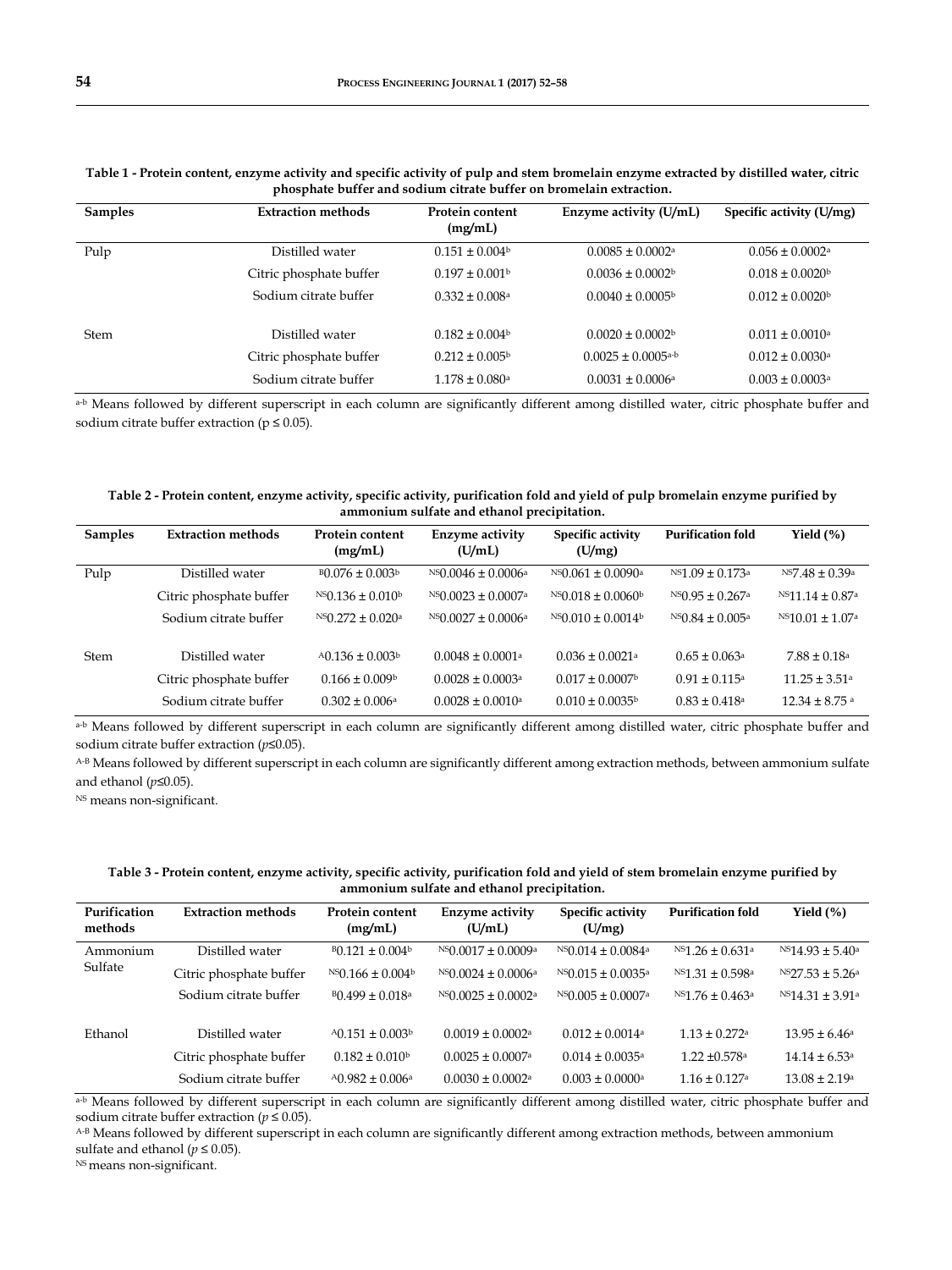

**Fig. 3 - Browning of apple juice at different time interval treated with commercial anti-browning agents and bromelain enzyme. a-c Means followed by different superscript in each hour are significantly different among various anti-browning agents (p ≤ 0.05).**

# *2.2.2. Purification of crude protease*

Crude protease which was collected from distilled water, sodium citrate buffer and citric phosphate buffer extraction, was taken for purification by using ammonium sulfate precipitation and ethanol precipitation.

#### Ammonium sulfate precipitation

Ammonium sulfate precipitation was performed by the method as described by Srinath et al. with some modification [6]. 15 ml of crude stem and pulp were mixed along with 9 g of ammonium sulfate to get 60% saturation under constant stirring using a magnetic stirrer for 10 min. The salt enriched solution was then subjected to centrifugation (Biofuge15R, USA) at 14000 rpm for 15 min and the precipitate was collected. After that, precipitate was dissolved with distilled water, sodium citrate buffer and citric phosphate buffer, respectively, and then the solution was poured into dialysis tube and sealed. Then the dialysis tube was soaked in distilled water and kept overnight at 4°C. Distilled water was changed subsequently over the period of 12 h.

#### Ethanol precipitation

Bromelain precipitation was performed according to methodology as described by Englard and Seifter with some modification [18]. 15 ml of crude stem and pulp were taken and 98% cold ethanol was added drop wise until concentration of 70%  $(w/w)$ was reached. The solution was then centrifuged (Biofuge 15R, USA) at 14000 rpm for 15 min at 4°C and the resulting pellet was suspended in 1.0 mL of phosphate buffer (0.03 M, pH 7.0) and stored at −8°C for further uses.

## *2.2.3. Determination of protein content*

Protein content in the samples was measured by spectrophotometer according to Bradford with little modification [19].

#### *2.2.4. Enzyme activity assay*

Enzyme activity was determined according to the Liggieri et al. with slight modification [20]. Purified enzyme (0.1 mL) was mixed with 1.1 mL of 1% casein containing 0.1 M Tris–HCl buffer (pH 8.5). Then incubated at 42°C for 2 min and 1.8 mL of 5% trichloroacetic acid (TCA) was then added to stop the reaction. After that, centrifuged (MF-300, Korea) at 3000 rpm for 30 min and the absorbance of the supernatant were measured at 280 nm. The enzyme unit (Ucas) was defined as the amount of enzyme (g) that produces an increase of one absorbance unit per minute in the assay conditions [21].

#### *2.2.5. pH stability of bromelain enzyme*

The pH stability of bromelain enzyme was estimated by using azo-casein as a substrate.

#### *2.2.6. Thermal stability of bromelain enzyme*

The effect of temperature on bromelain enzyme was evaluated by azo-casein assay. The bromelain was subjected to various temperatures (40 to 80° C).

# *2.2.7. Application of bromelain enzyme on apple juice as natural antibrowning agents compare to commercial anti-browning agents*

Fresh apples were purchased from local market and were washed, peeled, de-stoned and juiced using kitchen blender (KA-735, konka, China). 10 mL of juice samples were transferred into beakers containing anti-browning agents (L-cysteine, citric acid, ascorbic acid, pulp bromelain and stem bromelain) and stirred with a vortex for 10 s [22]. The concentration of the commercial antibrowning agents was 0.1%, while concentrations of 0.1% and 1% were chosen for stem and pulp bromelain enzyme, respectively [6]. Without any anti-browning agent was used as control. The degree of browning was calculated by following formula [23]:

 $\Delta L = (L^*$  value at initial –  $L^*$  value at given time)

Where, L\* values were measure using a spectrophotometer (Minolta Camera, Tokyo, Japan).

#### *2.2.8. Statistical Analysis*

Each experiment was done in triplicate. The results were expressed as mean ± standard deviation and were analyzed by R (version 2.13.1). Significant differences between the means were determined by Duncan's Multiple Range test.  $P \le 0.05$  was considered as a level of significance.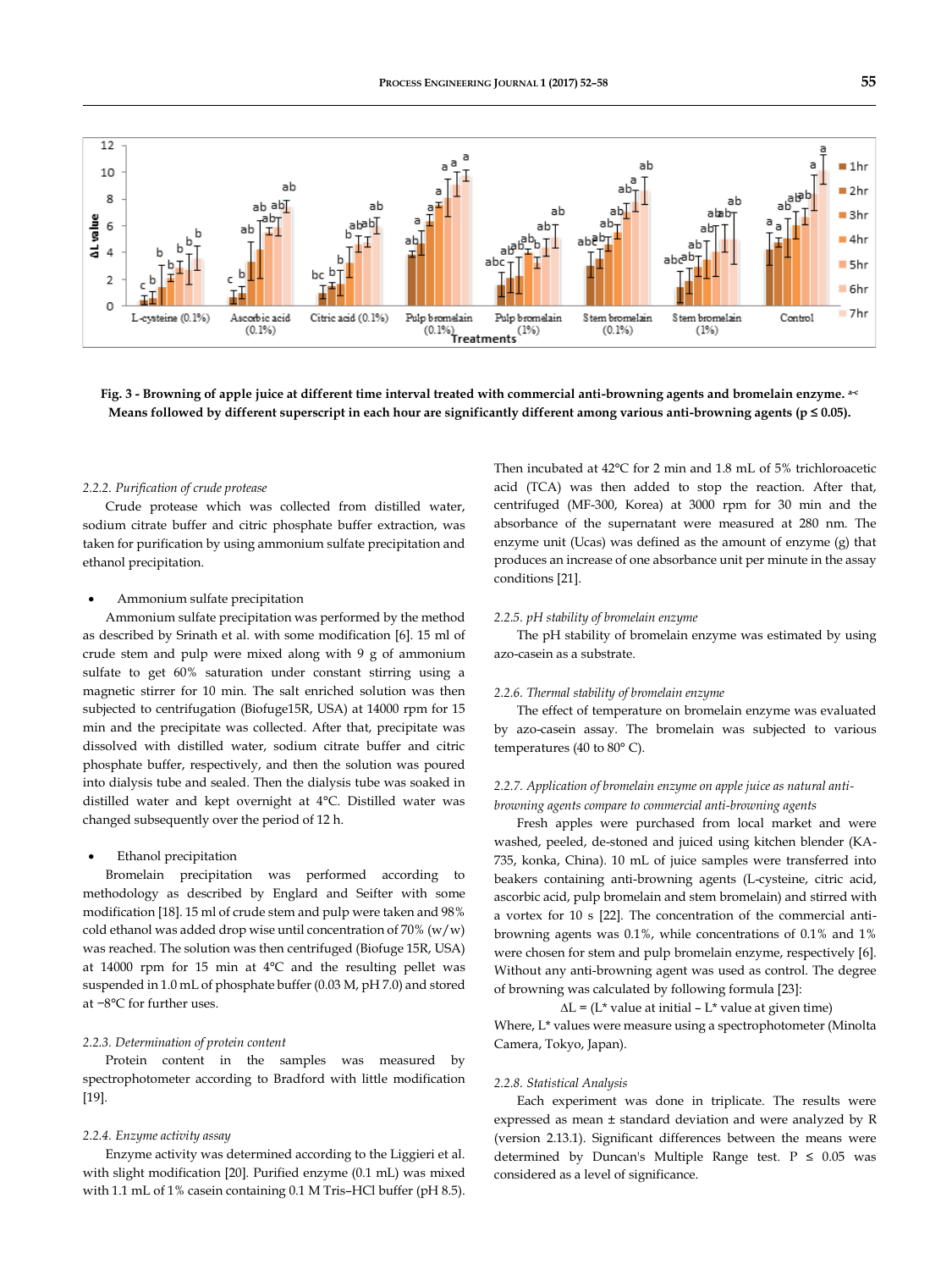# **3. Results and discussion**

# *3.1. Protein content, enzyme activity and specific activity of crude extract*

Table 1 shows the effects of distilled water, citric phosphate buffer and sodium citrate buffer on protein content, enzyme activity and specific activity of bromelain enzyme from crude extract of pineapple stem and pulp. It was observed that the protein content of crude extract of pulp and stem ranged from 0.151−0.332 mg/mL and 0.182−1.178 mg/mL, respectively. Protein content was significantly highest in sodium citrate buffer extract whereas in distilled water extraction recorded lowest protein content for both samples. This variation might be difference in protease composition between pulp and stem. These results were lower than pineapple pulp (0.871 mg/mL) extracted by sodium citrate buffer and higher than that of stem and bark of ripe pineapple (0.23 mg/mL) extracted with deionized water [6,8]. This variation may be due to difference in source material used to extract enzyme. The enzyme activity of crude extracts was found 0.0040−0.0085 U/mL for pulp whereas for stem it was 0.0020−0.0031 U/mL. Significantly maximum enzyme activity was observed at sodium citrate buffer (0.0031 U/mL) for stem, while maximum enzyme activity was found to be at distilled water (0.0085 U/ml) for pulp. These results opposed to Paulo et al. and Martins et al. who got enzyme activity of crude extract 2.86 U/mL and 16.25 U/mL, respectively [8,24]. The highest specific activity of bromelain enzyme was found in stem (0.012 U/mg) and pulp (0.056 U/mg) extracted with citric phosphate buffer and distilled water, respectively. This might be due to the lower enzyme activity and higher protein concentration.

# *3.2. Ammonium sulfate and ethanol precipitation for bromelain purification*

The protein content of pulp and stem bromelain ranged from 0.076-0.272 mg/mL (Table 2) and 0.121-0.499 mg/mL (Table 3) in ammonium sulfate precipitation, respectively and 0.136-0.302 mg/mL (Table 2) and 0.151-0.982 mg/mL (Table 3) in ethanol precipitation, respectively. Significantly highest protein content was observed at ethanol precipitation than ammonium sulfate precipitation. It might be due to low ionic strength of ethanol than ammonium sulfate. These values were higher than Martins et al. who reported 0.084 mg/mL protein in stem, bark and leaves after 30−70% ethanol precipitation and consistent with Paulo et al., who observed that 0.20 mg/mL protein remained in stem, bark of pineapple after 70% ethanol precipitation [8,24]. The highest enzyme activity was found to be 0.0046 U/mL in pulp bromelain precipitated by ammonium sulfate and in ethanol it was 0.0048 U/mL extracted with distilled water. On the other hand, stem bromelain purified by ammonium sulfate and ethanol had highest enzyme activity in sodium citrate extraction. These results contrasted with Paulo et al. and Martins et al., who reported that enzyme activity after 70% ethanol precipitation was 2.77 U/mL and 15.96 U/mL, respectively [8,24]. The specific activity was observed significantly higher in pulp (0.061 U/mg) and stem bromelain (0.015 U/mg) extracted by distilled water in ammonium sulfate precipitation (Table 2 and Table 3). A relatively much higher specific

activity (189.5 U/mg and 13.85 U/mg) in the stem of the pineapple [8,24].

In case of ammonium sulfate precipitation, the purification fold and yield was ranged from 0.84−1.09 and 7.48−11.14% for pulp bromelain, respectively in Table 2. The quantification results were consistent with the findings of Paulo et al. who found purification fold of 4.4 and 44% yield after bromelain precipitate with ammonium sulfate [8]. Although highest purification fold was found in pulp extracted with distilled water (1.09) but activity yield was higher in pulp extracted with citric phosphate buffer (11.14 %) in Table 2. The highest purification fold was determined in stem extracted with sodium citrate buffer (1.76) and activity yield was highest in stem extracted with citric phosphate buffer (27.53%) in Table 3. These results were lower than fruit bromelain (2.97 fold) precipitated by ammonium sulfate obtained [25].

In case of ethanol precipitation, the purification fold was ranged from 0.65−0.91 and 1.13−1.22 in pulp and stem bromelain, respectively. The highest yield was 12.34% in pulp extracted with sodium citrate buffer and in case of stem, extracted with citric phosphate buffer was higher yield (14.14 %). The quantification results of this study were similar with the findings of Rabelo et al. who found the purification fold 1.25 purified with aqueous-two phase system [26]. There was no significant difference between ammonium sulfate and ethanol precipitation in terms of purification fold and yield.

#### *3.3. Temperature and pH effect on bromelain*

The enzyme activity increased with increasing temperature until it reached 50°C, where it began to decline rapidly (Fig. 1) for both stem and pulp. Thus the enzyme is inactivated at high temperature due to the partial unfolding of its molecule [27]. This result is compatible with those reported by Srinath et al. where maximum enzyme activity was found at 50°C [6]. Liang et al. reported that the optimum temperature for the activity of bromelain was found to be at about 55°C [28]. The result is contrasted with the ones described by Ketnawa et al., Valles et al. and Koh et al. [29−31]. At those studies, the maximum activity was reached at 60, 63 and 60°C, respectively. As the temperature increases, more molecules have kinetic energy to undergo the reaction. After the temperature is raised above the optimum temperature, a biochemical threshold, the systems energy is so high that peptide bonds and disulfide bonds are disrupted, therefore inactivating the enzymes. The stability of bromelain incubated with various pH buffers is shown in Fig. 2. Both samples of bromelain were able to retain most of the activity at pH 8.5. The enzyme activity slightly reduced in the acidic area, while it was dramatically lost at pH above 8.5. This result is similar to Liang et al., who reported that the bromelain has a wider pH range for optimum activity at 6.8−9.0 [28]. High enzyme activity was observed in pH ranging from 6.5 to 8.0, and maximum activity was near pH 7.0 [29]. Under the very acidic and alkaline pH, the charge repulsion associates with a decrease in electrostatic bonds [32].

# *3.4. Comparing bromelain as anti-browning agent on apple juice with commercial anti-browning agents*

From Fig. 3, we see that bromelain is a weak anti browning agent when compared with other. Amongst the anti-browning agents L-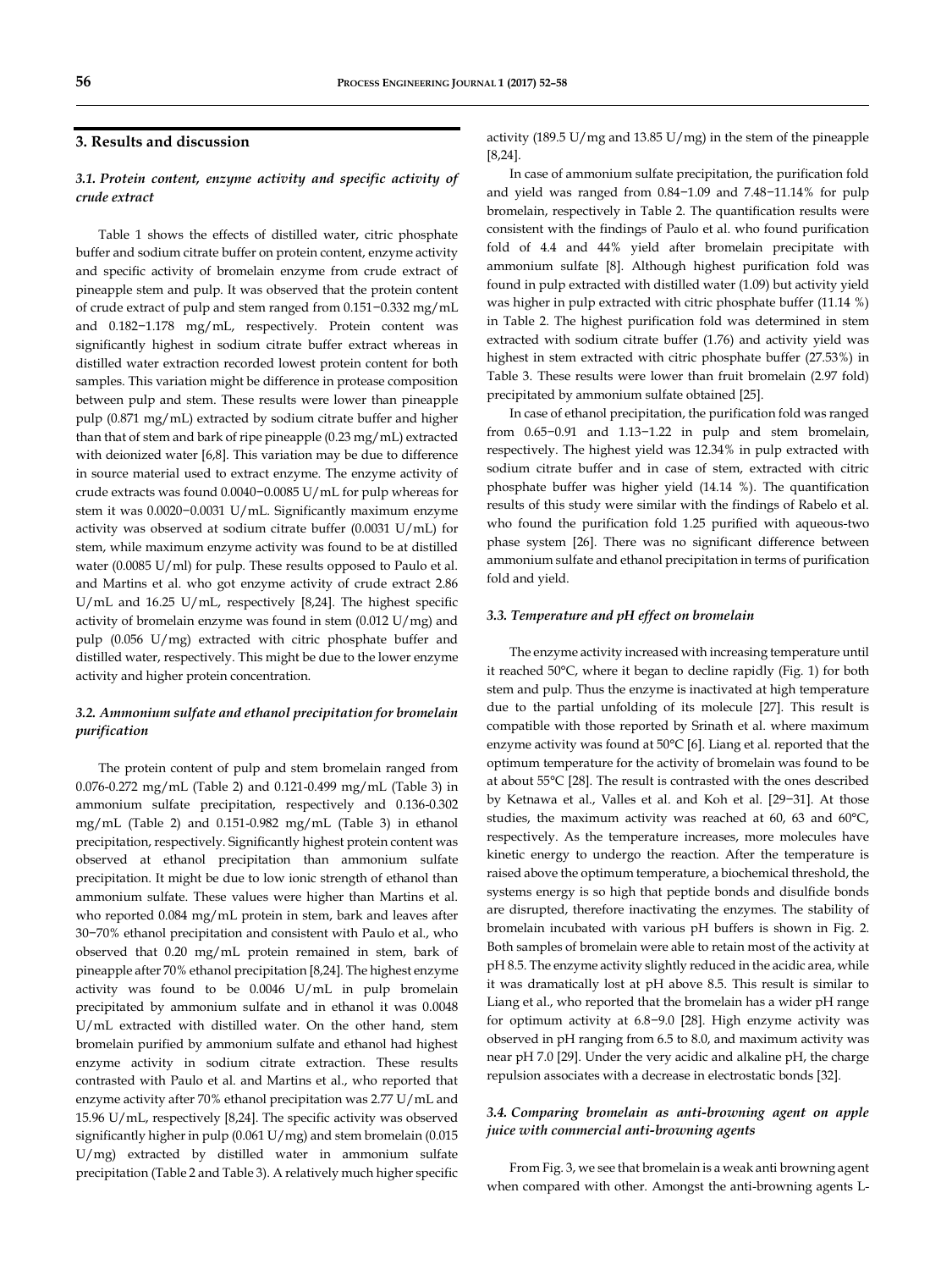cysteine was significantly most effective followed by citric acid, ascorbic acid, pulp and stem bromelain. These results are compatible with those reported by Tochi et al. who said that L-cysteine is a more effective browning inhibitor as compared to either ascorbic acid or stem bromelain [14]. The bromelain extracted from pineapple stem was significantly more capable for preventing browning than the bromelain extracted from the pulp. This can be explained by the fact that protein content was more in stem part than pulp part. Lower concentration 0.1% of stem bromelain was not so potent antibrowning agent whereas higher concentration 1% stem bromelain proved to be better anti-browning agent than ascorbic acid and citric acid. Similar result was found by Srinath et al., who said that bromelain extracted from the fruit pulp had better anti-browning agent than ascorbic acid and acetic acid with a concentration of 1% [6]. Because, the effectiveness of ascorbic acid as anti-browning agent is temporary [33] and it can be easily oxidized by endogenous enzyme, as well as decomposed by auto oxidation [34].

#### **4. Conclusion**

In the present study, the bromelain was extracted from pineapple stem and pulp with distilled water, citric phosphate buffer and sodium citrate buffer and purified by ammonium sulfate and ethanol. The highest protein content was in bromelain extracted with sodium citrate buffer and lowest was in bromelain extracted with distilled water. Enzyme activity was higher in stem bromelain extracted with sodium citrate buffer whereas enzyme activity was higher in pulp bromelain extracted with distilled water. Bromelain with ethanol precipitation had higher protein content and enzyme activity but lower purification fold and yield than ammonium sulfate precipitation. Bromelain showed a maximum activity at pH 8.5 and at 50°C temperature for 30 min. As observed stem bromelain at a concentration of 1% had the potential to be a better agent than ascorbic acid and citric acid. Although ethanol had achieved a lower purification fold but it had higher protein content and enzyme activity and it seems to be more suitable for bromelain recovery, based on process time, low ionic strength and low cost.

#### **Acknowledgements**

This research work was financially supported by National Science and Technology (NST), under the Ministry of Science and Technology, Bangladesh.

# **REFERENCES**

- [1] D. Leary, M. Vierros, G. Hamon, S. Arico, C. Monagle, Marine genetic resources: a review of scientific and commercial interest. Marine Policy, 33 (2009) 183–94.
- [2] V.K. Dubey, M. Pande, B.K. Singh, M.V. Jagannadham, Papain-like proteases: applications of their inhibitors. African Journal of Biotechnology, 6 (2007) 1077–1086.
- [3] R.V. Devakate, V.V. Patil, S.S. Waje, B.N. Thorat, Purification and drying of bromelain. Separation and Purification Technology 64 (2009) 259-264.
- [4] L.P. Hale, P.K. Greer, C.T. Trinh, C.L. James, Proteinase activity and stability of natural bromelain preparations. International Immunopharmacology 5 (2005a) 783-793.
- [5] H.U. Hebbar, B. Sumana, K.S.M.S. Raghavarao, Use of reverse micellar systems for the extraction and purification of bromelain from pineapple waste. Bioresourse Technology 99 (2008) 4896-4902.
- [6] R. Srinath, C. Ramalingam, N.N. Islam, Isolation and characterization of Bromelain from pineapple (Ananas Comosus) and comparing its anti-browning activity on apple juice with commercial antibrowning agents. Food Science 45 (2012)7822-7826.
- [7] B.R. Babu, N.K. Rastogi, K.S.M.S. Raghavarao, Liquidliquid extraction of bromelain and polyphenol oxidase using aqueous two-phase system. Chemical Engineering and Processing 47 (2008) 83-89.
- [8] A.G.S. Paulo, F.M.V. Antônio, T.S.C. Maria, P.J. Adalberto, G.C. Maria, Purification of bromelain from pineapple wastes by ethanol precipitation. Separation and Purification Technology 98 (2012) 389–395.
- [9] M.A. Desai, Downstream Processing of Proteins: Methods and Protocols, first edition, Humana Press, New Jersey 2000.
- [10] B. Hans-Jorg, P. Stephan, Industrial Scale Natural Products Extraction, first edition. Wiley-VCH, Weinheim (2011).
- [11] R. Hutti-Kaul, B. Mattiasson, Isolation and purification of proteins, first edition. Marcel Dekker, New York (2003).
- [12] S. Golunski, V. Astolfi, N. Carniel, D. Oliveira, M. Di Luccio, M.A. Mazutti, H. Treichel, Ethanol precipitation and ultrafiltration of inulinases from Kluyveromyces marxianus. Separation and Purification Technology 78 (2011) 261–265.
- [13] G. Walsh, Protein biochemistry and biotechnology (1st edition). New York: John Wiley and Sons (2002).
- [14] B.N. Tochi, Z. Wang, S.Y. Xu, W. Zhang, Effect of stem bromelain on the browning of apple juice. American Journal of Food Technology 4 (2009) 146-153.
- [15] Anon, Sulphites banned. Food Ingredients Process, International. 11 (1991) 11-11.
- [16] E. Laurila, R. Ahvenainen, Minimal processing of fresh fruits and vegetables. In: fruits and vegetable processingimproving quality, Wim, J. (Editors). CRC Press, Washington. DC (2002) 1-22.
- [17] P. Chaiwut, S. Nitsawang, L. Shank, P. Kanasawud, A comparative study on properties and proteolytic components of papaya peel and latex proteases. Chiang Mai Journal of Science 34 (2007) 109-118.
- [18] S. Englard, S. Seifter, Precipitation techniques.in: Guide to protein purification, Editors. Deutscher, M.P., Academic Press, San Diego, USA (1990).
- [19] M.M. Bradford, A rapid and sensitive method for the quantitation of microgram quantities of protein utilizing the principle of protein-dye binding. Analytical Biochemistry 72 (1976) 248-254.
- [20] C. Liggieri, W. Obregón, T. Sebastián, N. Priolo, Biochemical analysis of a papain-like protease isolated from the latex of Asclepias curassavica L. Acta Biochimica Biophysica Sinica 41 (2009) 154-162.
- [21] H.M. Manjunath, G.J. Chandrashekhar, R.Vijay, M. Mahesh, Comparative Analysis of Papain from Different varieties of Papaya Plant Latex. International Journal of Agricultural and Food Science, 4 (2014) 123-127.
- [22] H. Ozoglu, A. Bayindirli, Inhibition of enzymic browning in cloudy apple juice with selected antibrowning agents. Food Control, 13 (2002) 213-221.
- [23] C.M. Ley, A. Tsiami, Q. Ni, N. Robinson, A review of the use of bromelain in cardiovascular diseases. Chinese Journal of Integrative Medicine 9 (2011) 702–710.
- [24] B.C. Martins, R. Rescolino, D.F. Coelho, B. Zanchetta, E.B. Tambourgi, E. Silveir, Characterization of Bromelain from